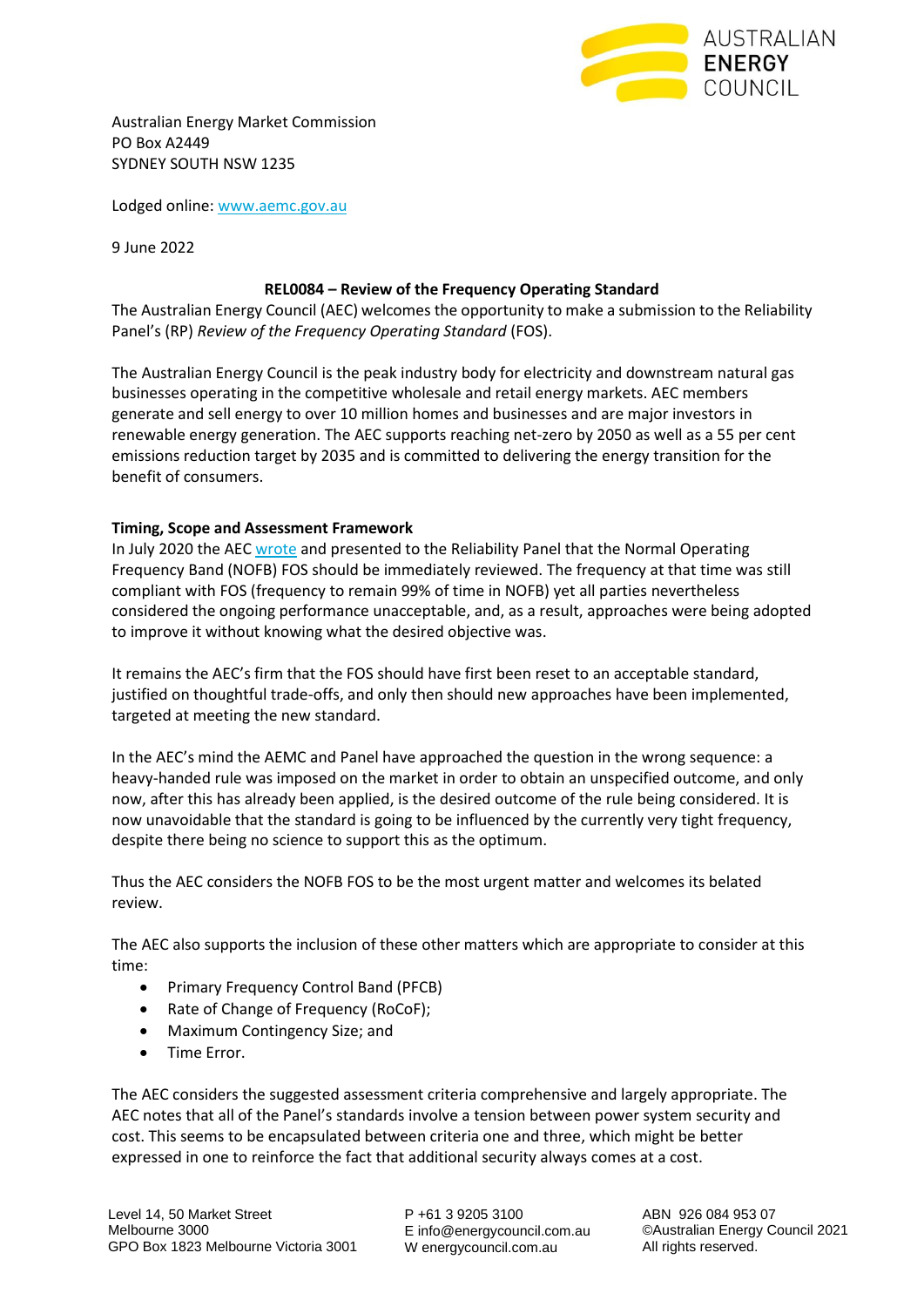

Assessing the value of security economically is never straightforward, but it is essential as the panel must ultimately quantify its judgement. This requires assessing probabilities of a major system disturbance, such as a system black, at different standard levels and multiplying that probability by the cost of the disturbance. If, say, the proponent of a tighter standard is unable to quantify such a probability, then it is not in a position to propose a new standard.

The AEC is unsure if "Appropriate risk allocation" is relevant to standard setting. This criterion seems more correctly applied to market designs that attempt to deliver the standards rather than the standards themselves.

# **Normal Operating Frequency Band**

Like all standards, the NOFB involves a trade-off between security and cost. The Panel needs to find the benefits of a tight frequency standard first qualitatively, and then back that up economically. At the same time, it needs to assess the cost in delivering increasingly tight frequency standards.

The Issues Paper's narrative raises some issues of concern to the AEC in particular the discussion in page 29.

Firstly, the thinking is clearly being affected by the outcome of the Mandatory PFR implementation, which is drawing the Panel into observing this as a comfortably stable frequency characteristic that should be maintained. Yet as noted above this characteristic is simply the outcome of an oppressive obligation on the current generation fleet without any supporting evidence that it represents the appropriate trade-off. It is almost certainly inefficiently tighter than the optimum. This is the danger of implementing a reform *ahead* of specifying its objective through the FOS.

Instead, the panel should disregard the current performance and approach the question from first principles: if you had no frequency history, what standard would you adopt going forward?

For the cost side of the equation, the AEMC has its 2021 survey information from Greenview Consulting, however this was largely assessed from the costs of controlling frequency from the current, steam-dominated fleet. As the FOS will live on, we should consider the additional maintenance costs as steam plant ages and also the likely providers of future PFR, being large-scale batteries. Fortunately, the latter is simpler to perform: manufacturers provide determinist cycling costs that can be applied to frequency control mileages. If we assume all PFR is battery sourced, it is possible to estimate the cost of different standards.

The benefit side is more complex. As stated previously, it is incumbent on those who prefer tighter frequency performance to identify and quantify exactly what system security benefits result from tighter standards such that the Panel can compare them to their costs of delivery.

Secondly, the discussion seems to unintuitively identify *negative* costs of a tight frequency performance<sup>1</sup>. The AEC considers this incorrect:

• The suggestion that generation plant suffers wear and tear "due to excessive movement caused by governor response to frequency deviations" is only considering part of the cost question. This is confused by a historical situation where mileage was concentrated on a small number of generators. Smearing wear and tear over more generators makes it less obvious but does not remove it. Instead, the Panel should assess all mileage as having a cost, even if distributed, ideally using the battery technique described above. This way a

 $1$  Page 29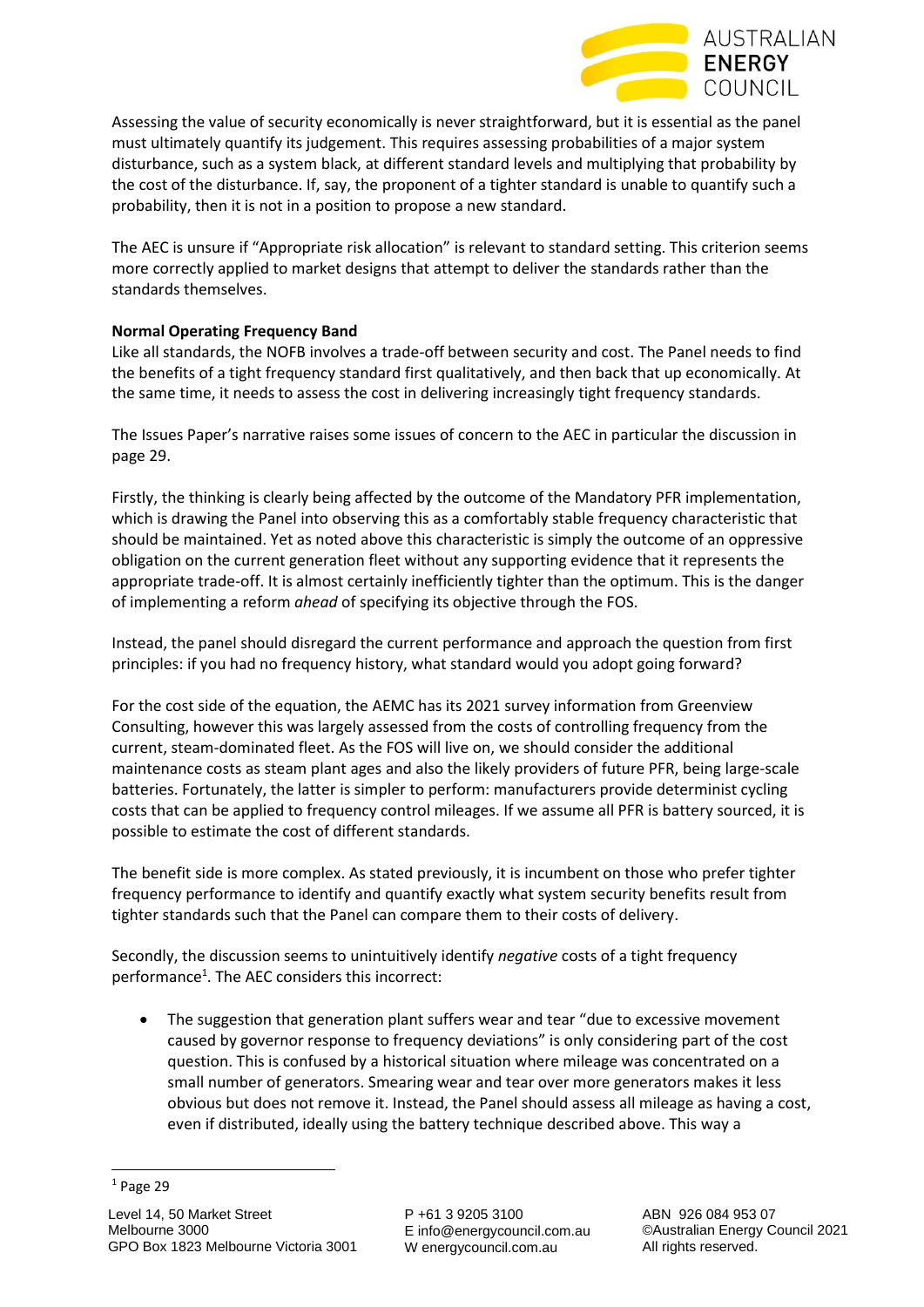

proportional relationship can be formed between frequency standard to required mileage, and then required mileage to total cost.

- The third and fourth rationales that a tighter frequency band reduces Frequency Control Ancillary Services (FCAS) markets costs is particularly concerning. This appears to endorse the distortion of existing markets for valuable services as a *benefit* and is quite inappropriate.
- The possibility of the withdrawal of voluntary PFR was an often-claimed concern of AEMO's in proposing its Mandatory PFR rule change. Yet this has no relevance to the Panel's determination of a new standard whose role is to find a balance between security and cost in frequency performances. Whilst the AEC considers the matter irrelevant, it notes as an aside that AEMO's observation has only one logical conclusion: that all PFR should be adequately compensated.

With respect to finding the economic optimum, the AEC supports the proposal as presented by the Panel to the 3 June Frequency Technical Working group that independent advice be obtained to supplement the technical advice already received from AEMO.

#### *Form of standard*

The AEC considers finding the optimal level of the standard is the predominant issue and the form of its expression second-order, which should be determined subsequently.

AEMO's recommended Option 2 of a Normal Operating Preferred Frequency Band (NOPFB) of ±0.05 Hz has not been justified economically and seems to have been proposed as something that would sit somewhat outside current performance. Again the AEC considers this is the wrong way around. Instead the optimum standard should be first derived economically, followed by tuning mechanisms for its delivery such as via the PFCB.

If a NOPFB were introduced, it is not clear what function the residual wider NOFB would then be performing.

Of the options provided, Option 5 is the form of expression most similar to the existing expression and seems the simplest way forward.

#### **Primary Frequency Control Band**

The AEC supports the PFCB being set by the Panel rather than through the Rules, where it can be adjusted consistent with other parameters and with respect to observed performance of nonmandatory arrangements.

In September 2020 the AEC [submitted](https://www.energycouncil.com.au/media/tjqe0qzj/20200922-aec-pfr-submission.pdf) to the Primary Frequency Response (PFR) Incentive Arrangements rule change a recommended pathway for PFR. That pathway accepted that a tight mandatory PFR was to be implemented with a very narrow PFCB, but, following implementation of an appropriate incentive mechanism, the PFCB should be widened such that mandatory PFR operated only as a last resort backstop for major contingencies. The AEC's preference was ultimately for a wide deadband, for example ±0.5Hz.

This remains the AEC's view.

The AEC recognises that mandatory PFR has only recently been implemented and no incentive arrangement currently exists. Therefore it seems unlikely the Panel would recommend a widening of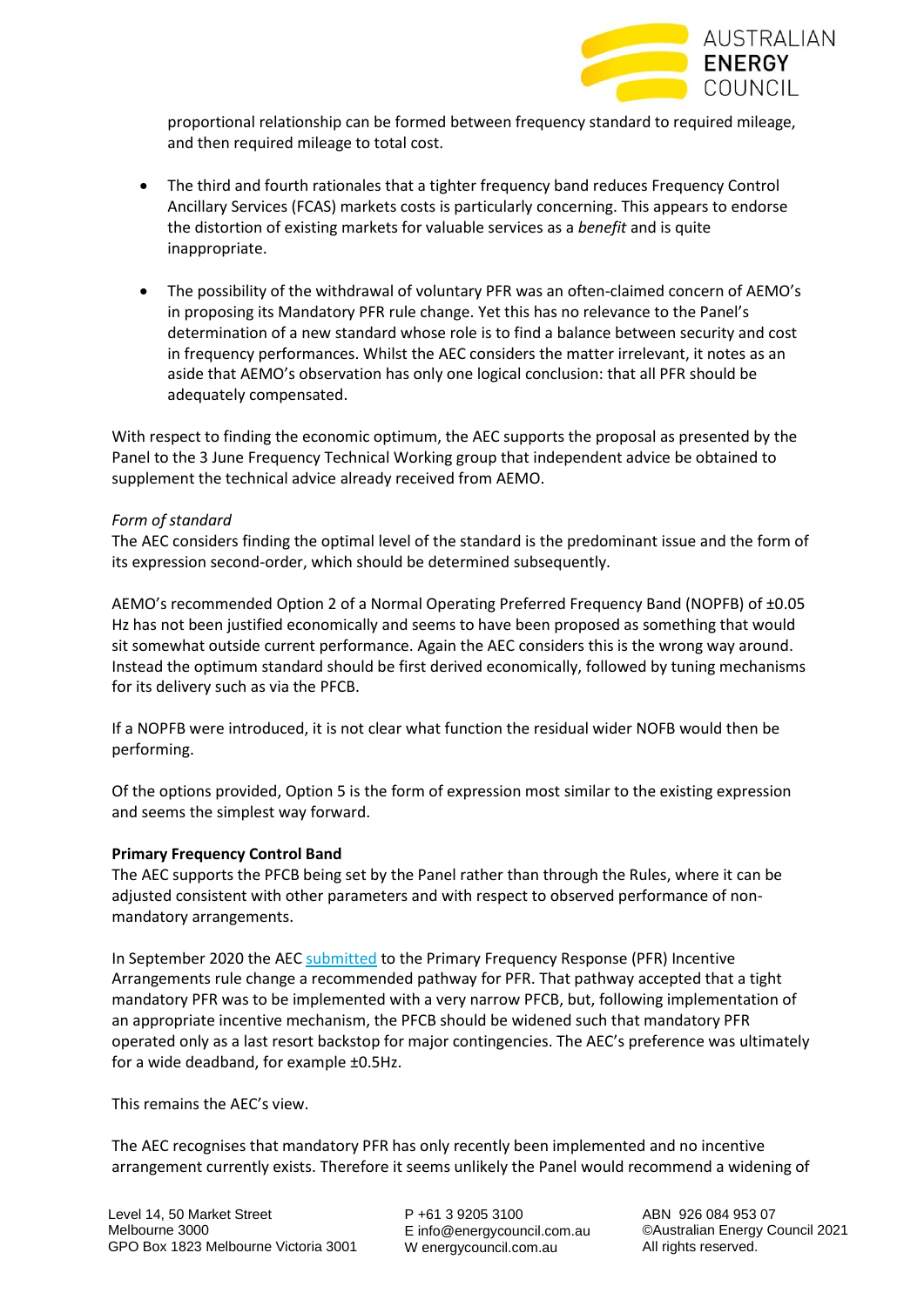

the PFCB in the short-term. However, in the PFR Incentive Arrangements rule change we are now seeing a very promising incentive arrangement design finalising, with implementation set for mid-2024. The AEC considers that design highly consistent with the recommendations of its pathway, laying the groundwork for relaxing PFCB. As per that pathway, the Panel could act conservatively, by overlapping the incentive arrangement with the current PFCB, and relaxing it after an initial phase-in period.

The AEC suggests the Panel now lay out a path for progressive relaxation of the PFCB. For example, a moderate deadband in mid-2025 and a wide deadband in mid-2026.

## **Rate of Change of Frequency**

The AEC supports this investigation and can see attractions in its specification. The AEC agrees with the Panel that it would be a valuable objective for tuning the future very fast FCAS and inertia markets. By doing this, the Panel is correctly sequencing the work: setting the preferred outcome *before* the mechanisms to deliver it are implemented.

It would seem to be beneficial to have one single rate clarifying a known operating envelope, for:

- Connection requirements noting new generators are already subject to a standard so one effectively already exists;
- The expected response capabilities of under frequency load-shedding;
- The expectations for operating the grid itself through the operation of very fast FCAS and inertia acquisition.

It is recognised that some generators have, for historical reasons, low tolerance to RoCoF which are outside present connection standards. This needs to be taken into account, but should not necessarily set the maximum RoCoF. If a tighter standard is introduced than these plants can tolerate, it would be necessary to grandfather their connection.

## **Frequency Bands for Credible and Non-Credible Contingency Events**

The AEC is generally comfortable with the existing settings for post-contingent frequency and is unaware of any concerns in this regard. The paper has not identified any. It may be appropriate to de-prioritise this area.

One reflection worth pursuing is on the customer side. The Panel should investigate ways of surveying whether large sensitive loads are capable of riding through contingency standards. One outcome of the Review could be a line of research into whether the FOS is adequately understood at that customer end, and if not, how its prominence can be increased.

#### **Maximum Contingency Size**

There is a natural desire to plan the grid and connections with larger single contingencies in order to reduce cost, but in doing so this reduces the grid's resilience and/or forces it to be operated more conservatively. Networks and AEMO already apply maximum contingency sizes when planning grid enhancements or connecting generation and load. However only in Tasmania is there a clear, fixed MW maximum.

Given that such limits are already being applied, there are attractions in setting a transparent maximum contingency size that would simplify investment. It seems likely there would be one limit for the mainland NEM and smaller limits in South Australia and North Queensland.

As the paper notes, at the same time such an approach would limit flexibility where it would be appropriate to apply a different limit. This may be a place for the Panel to promulgate recommended

P +61 3 9205 3100 E info@energycouncil.com.au W energycouncil.com.au

ABN 926 084 953 07 ©Australian Energy Council 2021 All rights reserved.